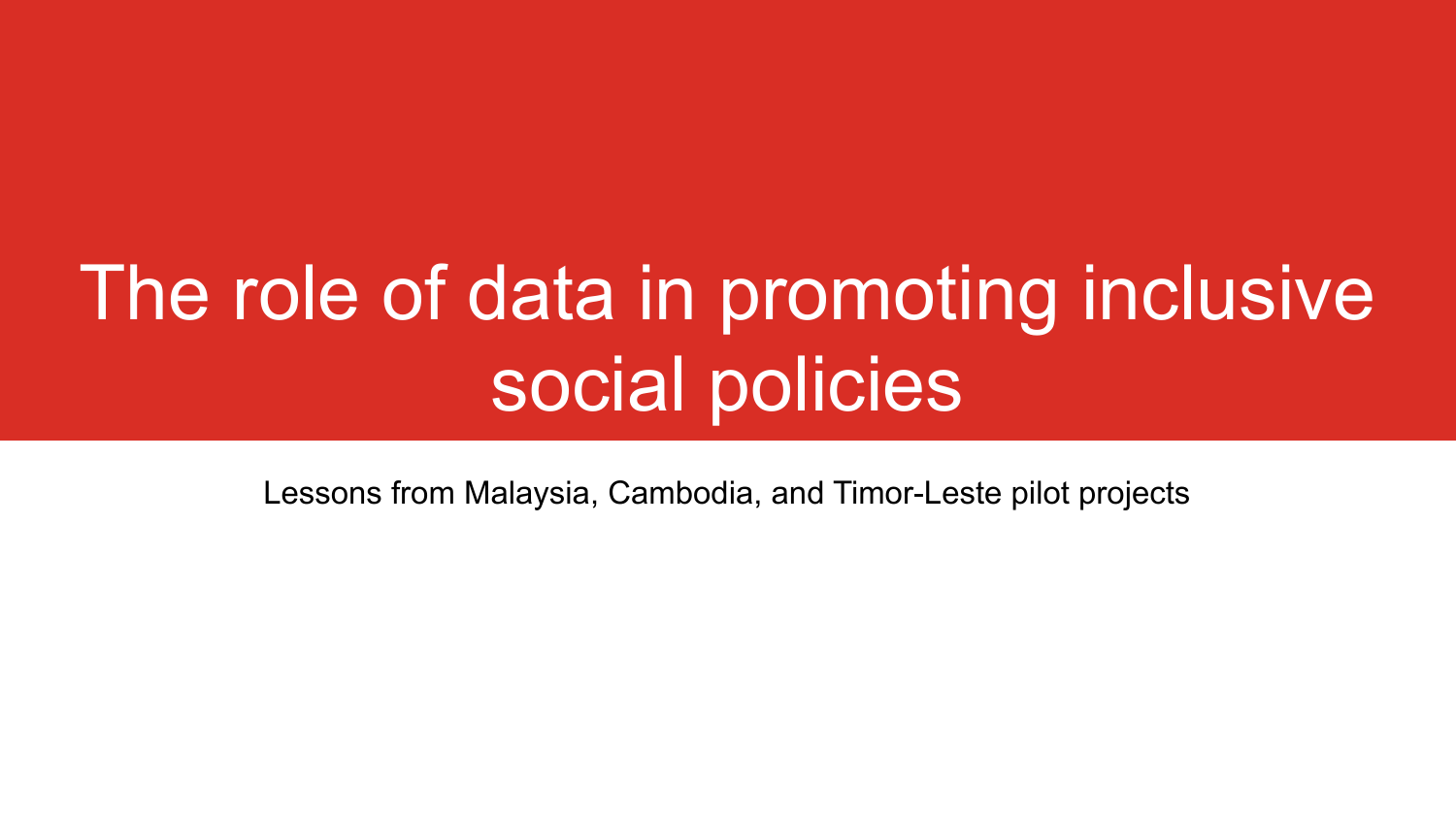#### **Why learn from data?**

# We want a clear signal that we are achieving our objectives

"Reduce by three quarters, between 1990 and 2015, the maternal mortality ratio." The maternal mortality ratio is a good signal.

"End all forms of discrimination against women and girls everywhere." What would a clear signal look like?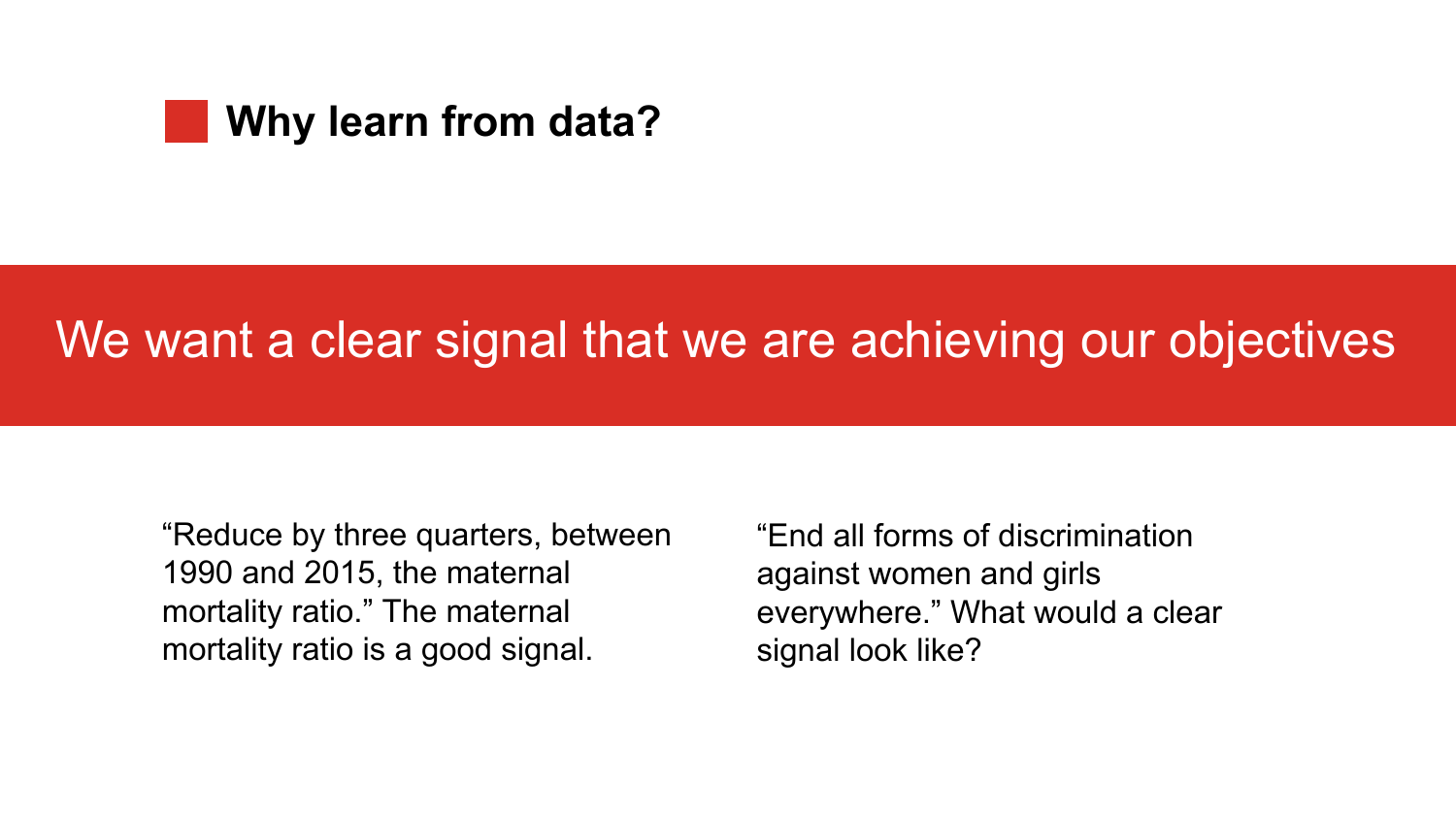#### **Why learn from data?**

# We want a signal of the effectiveness of a particular policy

"To what extent did a policy contribute to a reduction in maternal mortality?" Cluster randomized control trial of intervention assigning clusters into control and intervention groups, measuring maternal mortality before and after.

#### "To what extend did a policy reduce discrimination against women and

girls?"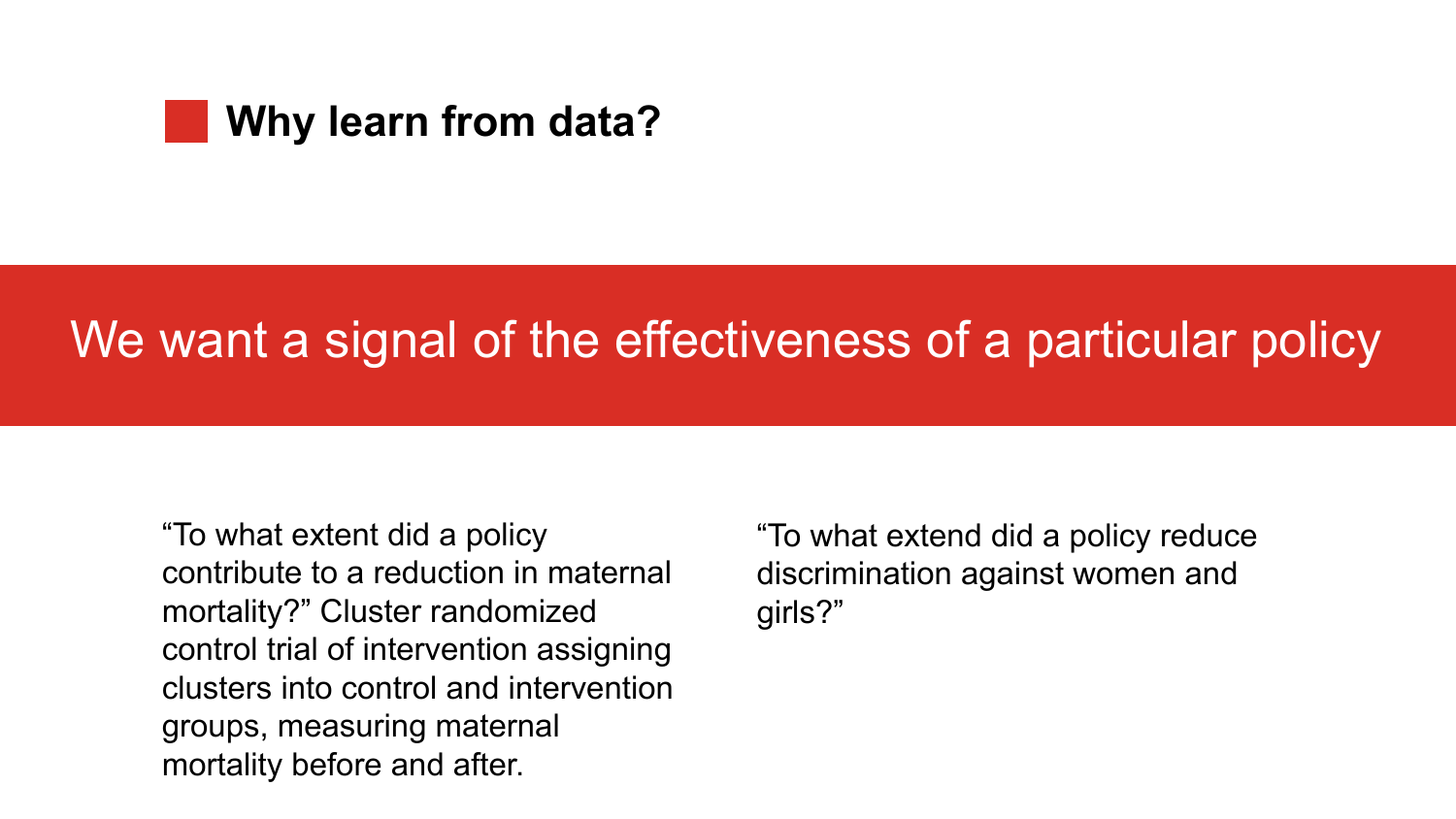### **Experience on the use of data in decision-making**

UNESCAP partnered with UNESCO to assess the ways data were used in decision-making and to determine strategies to improve their use



Relevant data exist, but may not be used in the policy process Data may not be exactly what is required

Data may not exist at all



What did we learn?



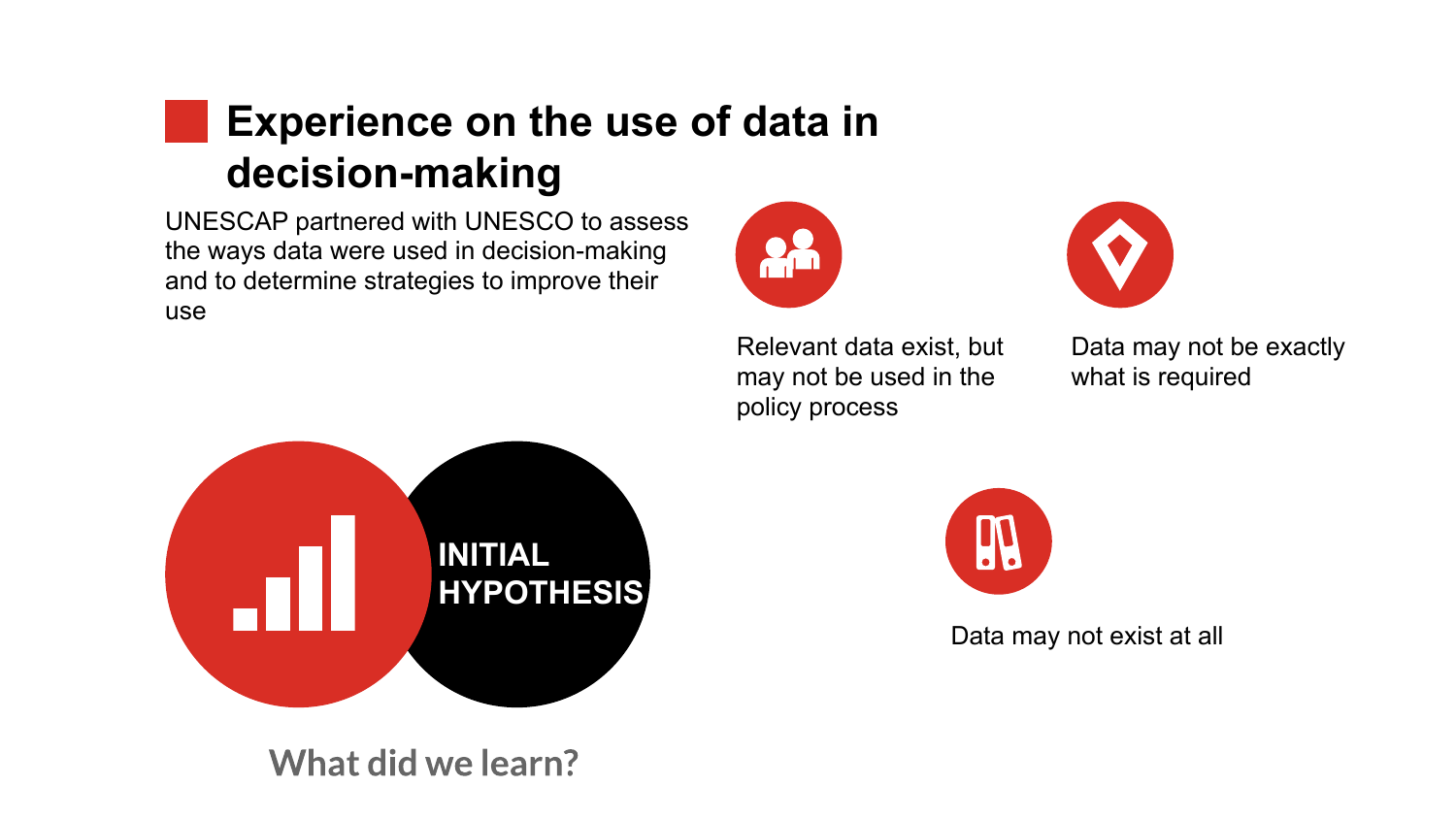#### **We learned two main lessons**



**Ask the right questions, require the right evidence, and adapt in response**



#### **Produce the data required and invest in better statistics and data systems**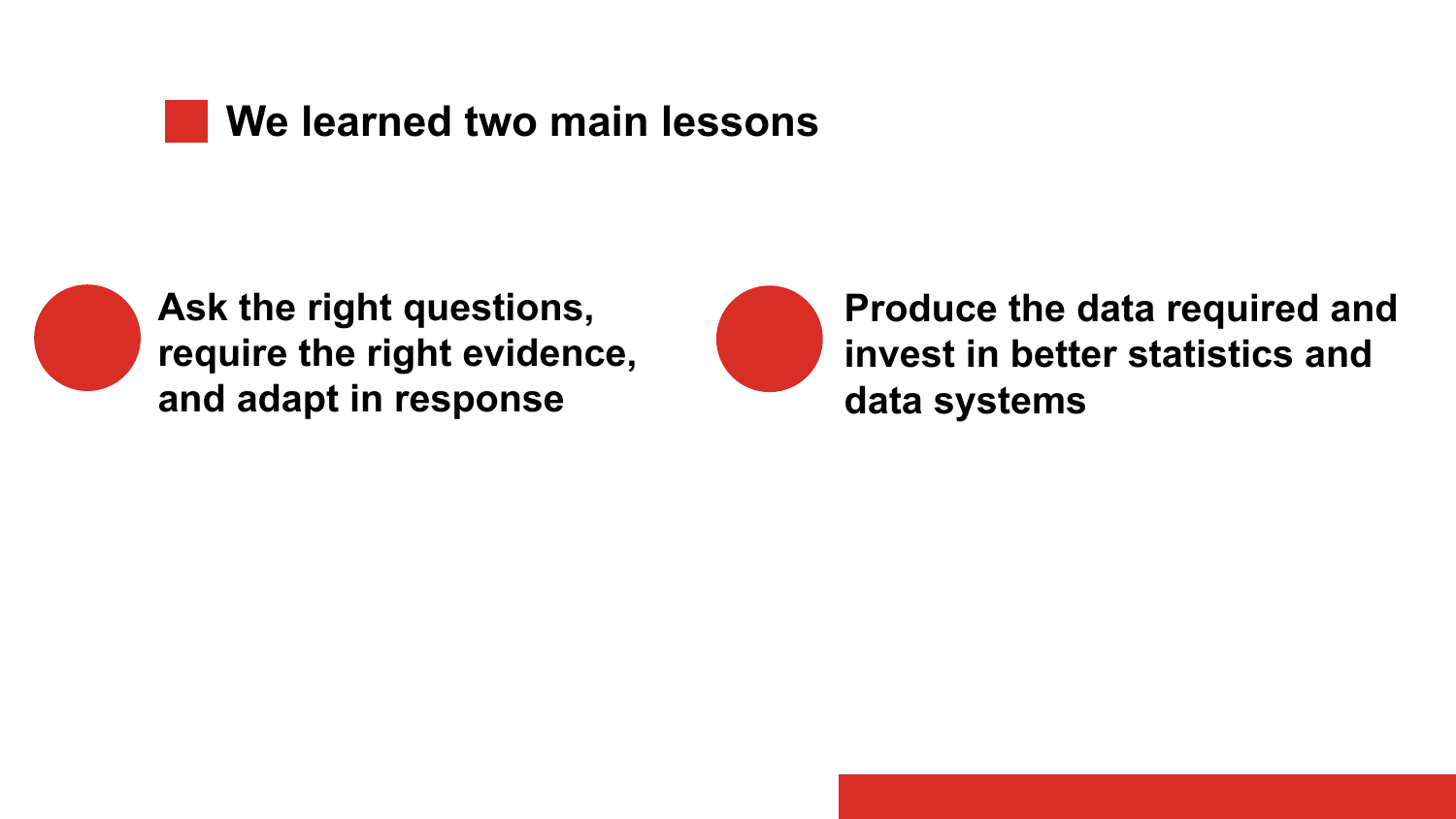### LESSON ONE: **OWNING THE QUESTION**



Data-driven social policy requires asking the right questions, requiring the right evidence and adapting in response to evidence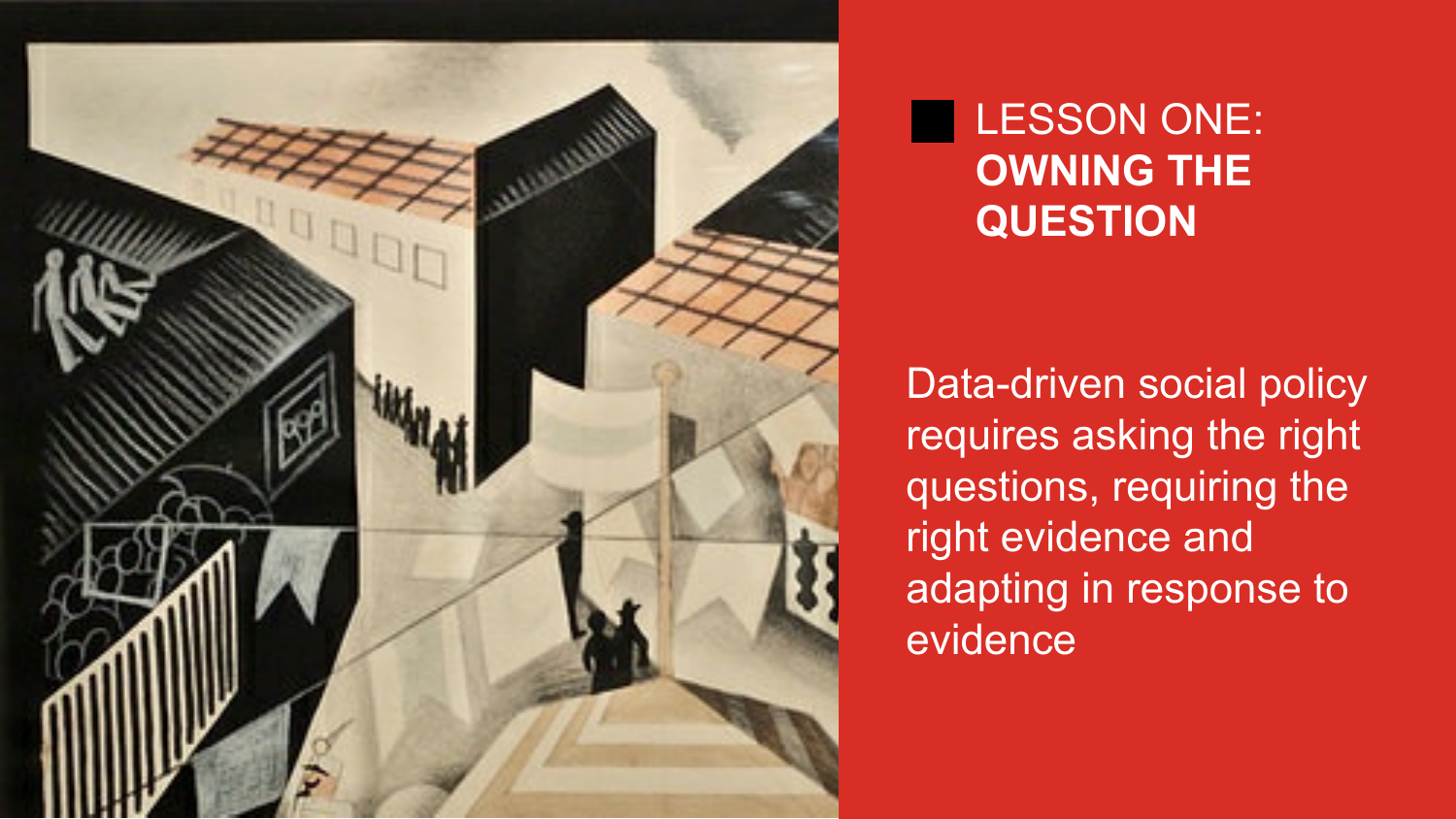## **Ask the right questions with key performance indicators**

Key performance indicators are a core component in data-driven policy

The process of developing indicators should be led by policymakers in collaboration with national statisticians

"It appears that the indicator framework has not been developed as of yet[, but is under development]"



"The [policy] does not include an indicator framework, which would allow a measurement of progress towards [related] objectives."

Indicators must be disaggregated by characteristics where marginalization is likely



"The use of indicators is not mentioned, or considered mandatory."



"There are indications of attempts to use certain outcomes as measures, but this has never been part of the overall policy."

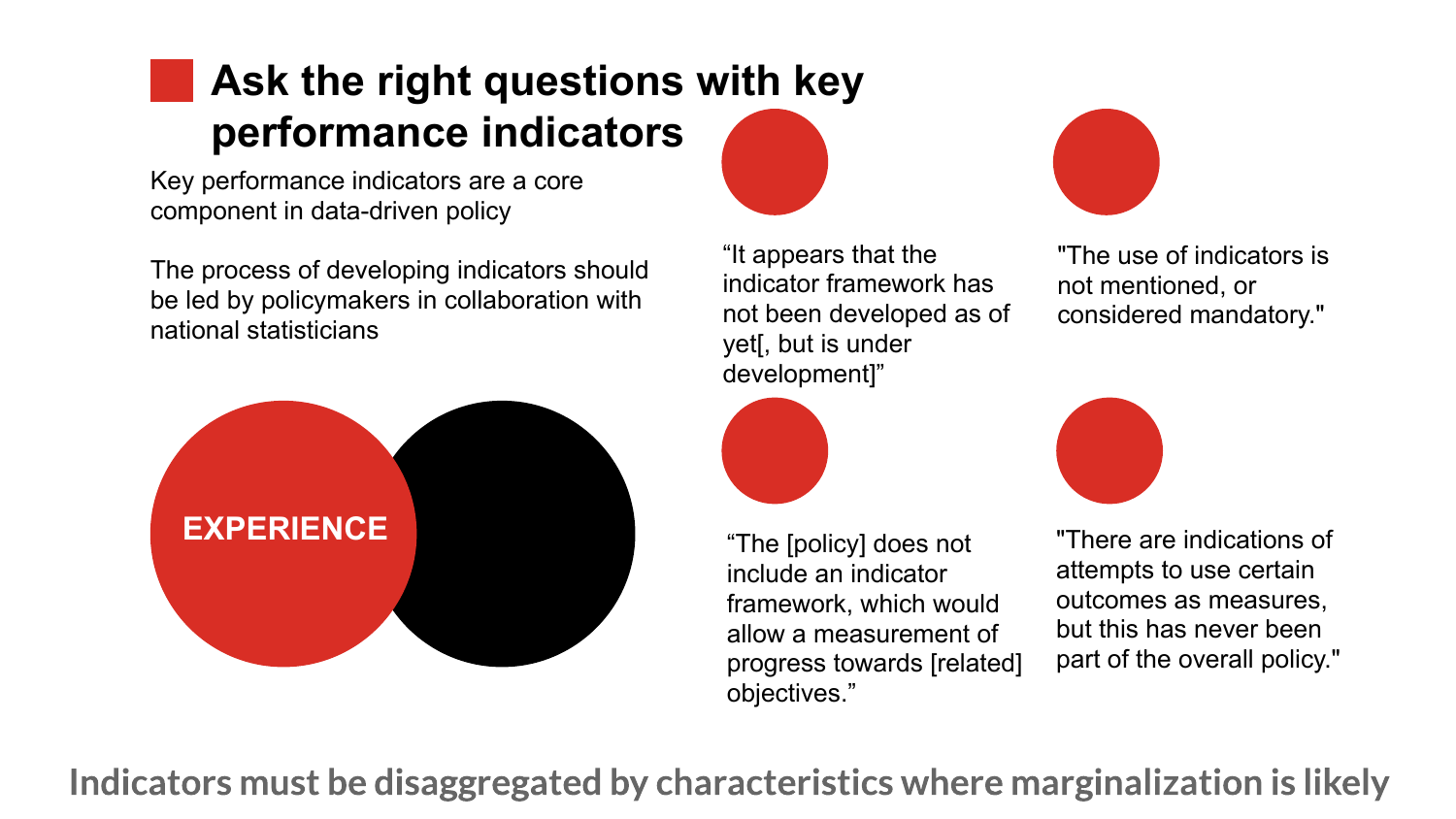### **SUPPLEMENTING STRONG DEMAND WITH CLEAR OBJECTIVES**

Strong demand for data without a clear indicator framework leaves a high degree of ambiguity about what is required from the national statistical office

# If policy targets are clear to us but ambiguous to statisticians, our answer will be likewise ambiguous

Indicator frameworks, developed by policymakers in consultation with national statistical offices through regular userproducer dialogues, are the best way to ensure we ask the right questions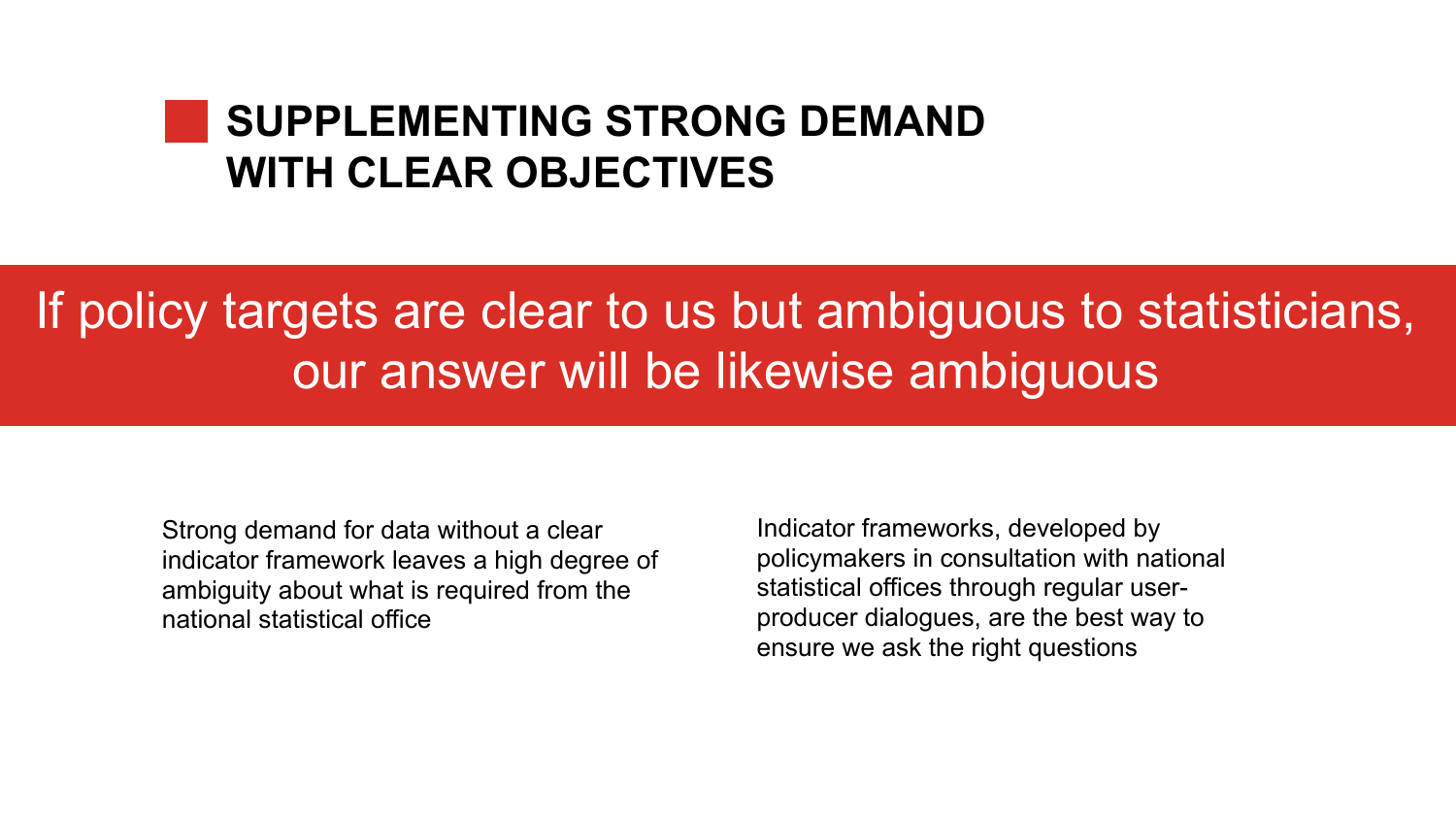## **TAKING RESPONSIBILITY FOR GETTING THE RIGHT DATA**

**5**

**2**

**1**

To get an idea about how effective our policies are, we must record and collect data related to the policy actions

> "There are minimal efforts in stocktaking and official compiling of data."

"There is no evidence of qualitative data and only descriptive quantitative data are available."

"No evidence of qualitative data; [despite] a large amount of data accumulating, [accessing] this requires familiarity with the project in question."

Data collection supports monitoring and evaluation, as well as derivative research on impact and effectiveness

> **6** "Lack of specific M&E budgets prevented routine evaluations"

**3**

**4**

"Evidence of token or minimal effort to engage [in the integration, aggregation, disaggregation and sharing of data.]"

"Insufficient detail is provided [as to] how databases will be created and what information will be recorded."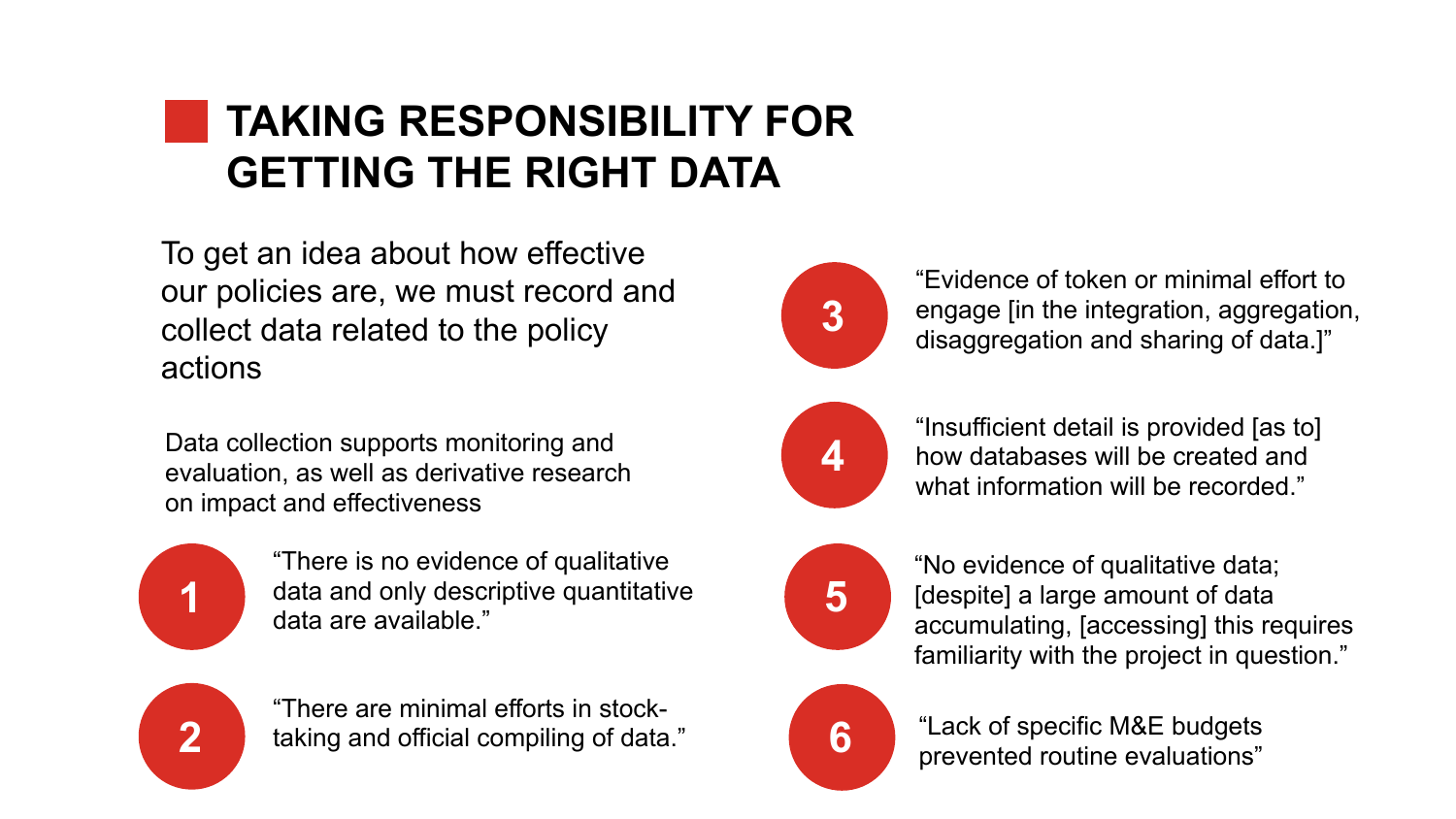#### **OWNING THE QUESTION**

Make decisions on the basis of conscientious, explicit, judicious and reasonable use of modern, best evidence

Engage in a process of problem-based learning in which crafting effective social policy creates the need for rigorous evidence

Ensure that relevant data, including key performance indicators, are selected and can be produced by allocating resources

Ensure that policy objectives are specific and measurable through key performance indicators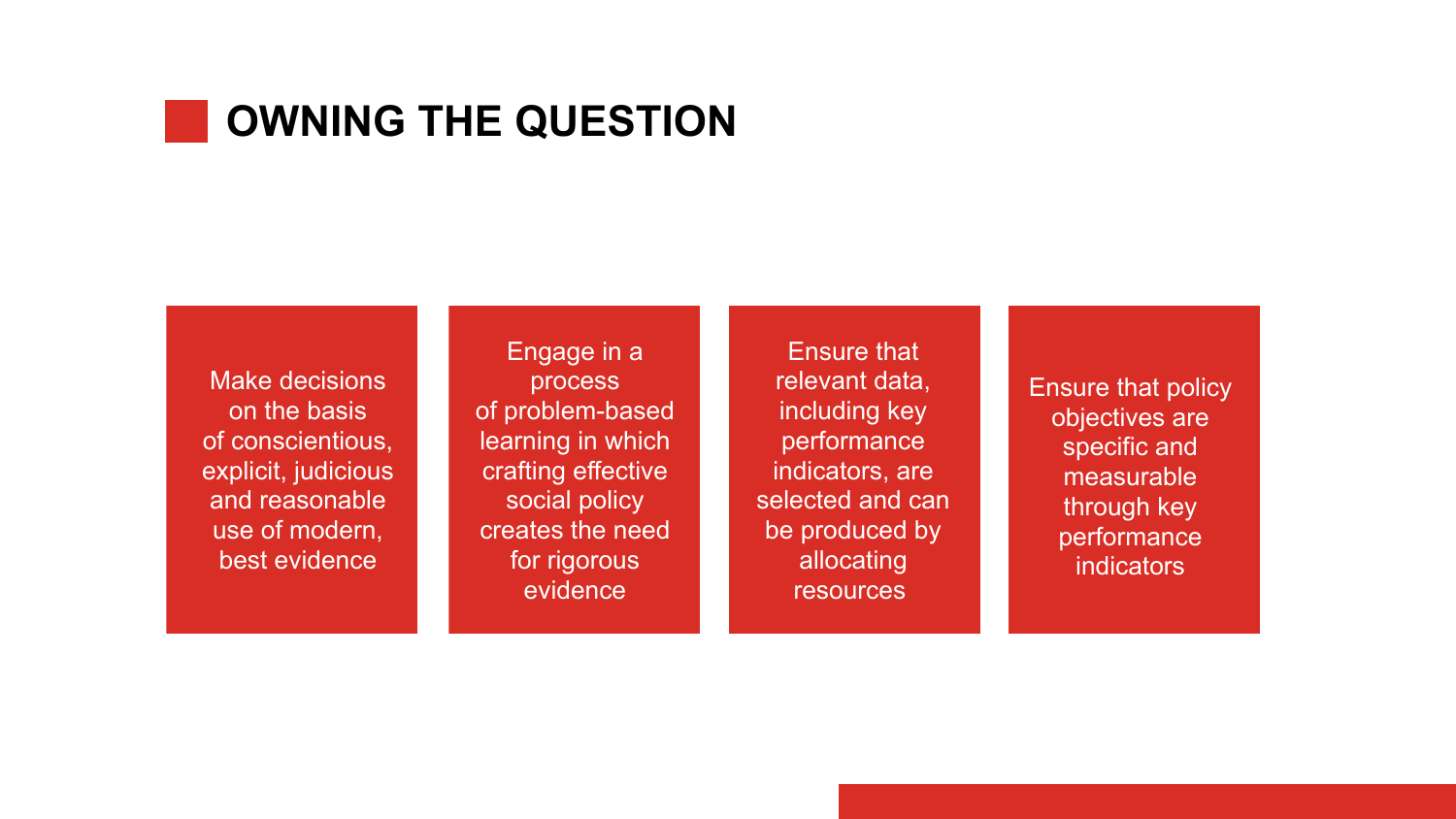#### **Lesson Two: Produce the right data**



Data-driven social policy requires investing in a transformation of statistical systems and related infrastructure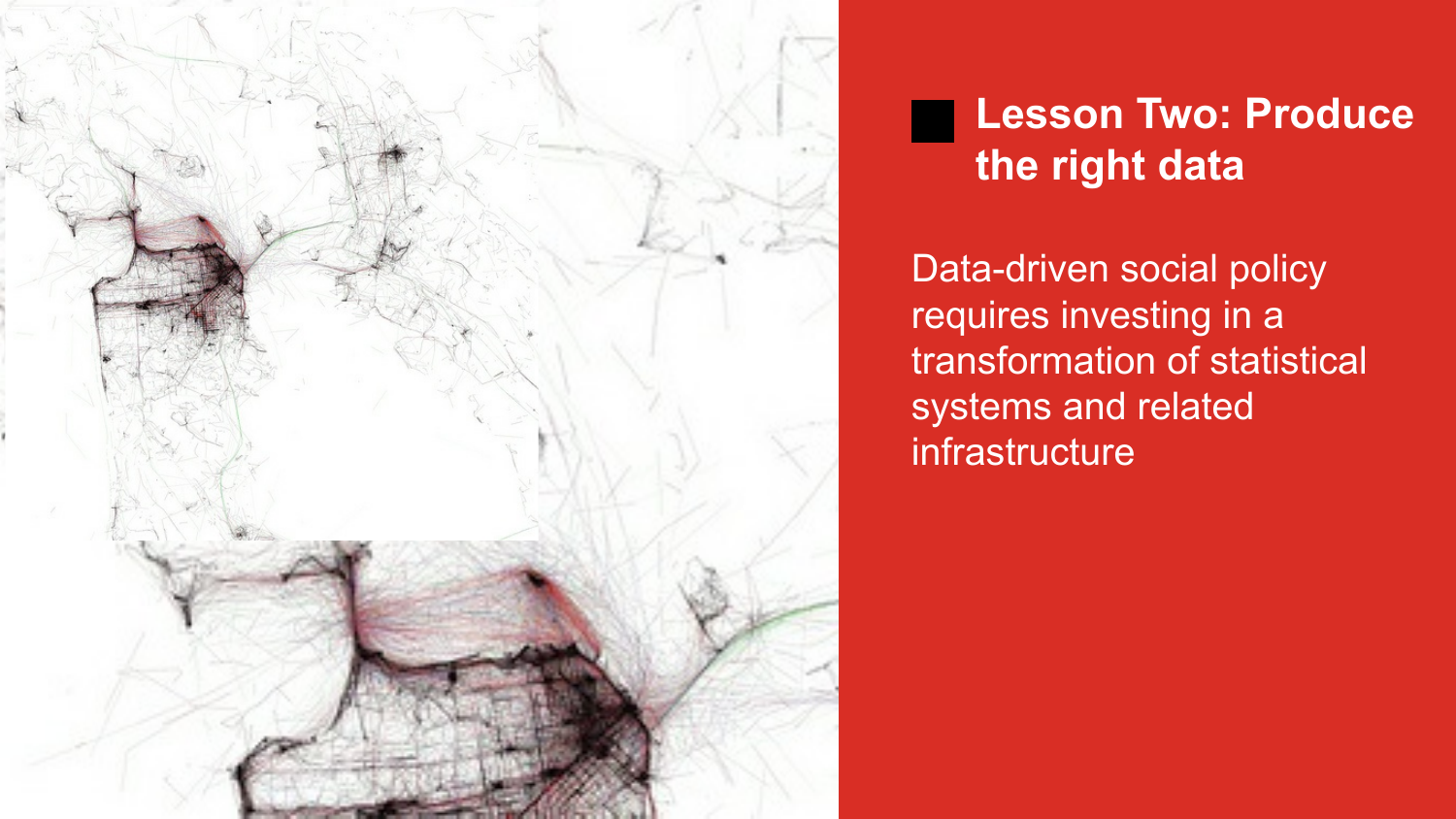#### **Invest in official statistics and statistical capacity**



In all countries, the national statistical office was composed of highlycompetent and skilled professionals

#### **Good existing capacity**





- 
- 
- 

Nonetheless, in all countries, the national statistical offices expressed an inability to respond adequately to the requests for monitoring data

All countries in the project relied nearly entirely on traditional data sources, like censuses and surveys, as data sources; these are important but do not scale well; need to invest in data integration and other approaches to improve data reuse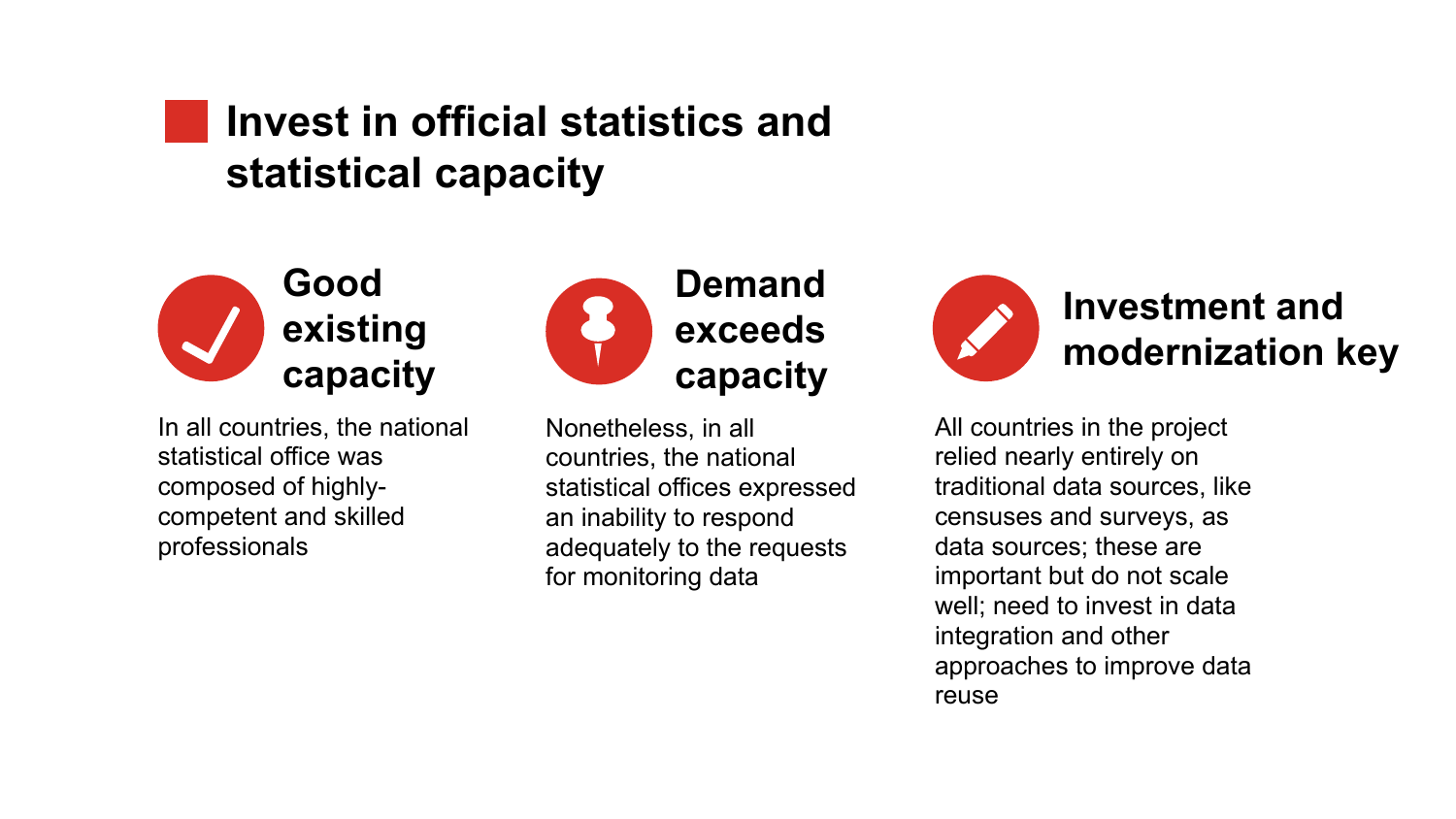### **BUILDING STATISTICAL CAPACITY**





National statistical offices were expected to collect Herculean amounts of data with relatively modest funding and resources, in addition to other challenges:

> "Few of the indicators are available from existing sources, and none are published on a regular basis."

"There were a number of data gaps at the time the [policy] was prepared, and that several of these gaps still exist."

**5** "Multiple data sources [with unclear consistency] and relationships." **6** "[Complications arose from the application of] different definitions and concepts related to [the policy issue]." **3 4** "No consistent definitions [on the policy issue] used across the national statistical system." "No standards applied to data collection; lack of funding."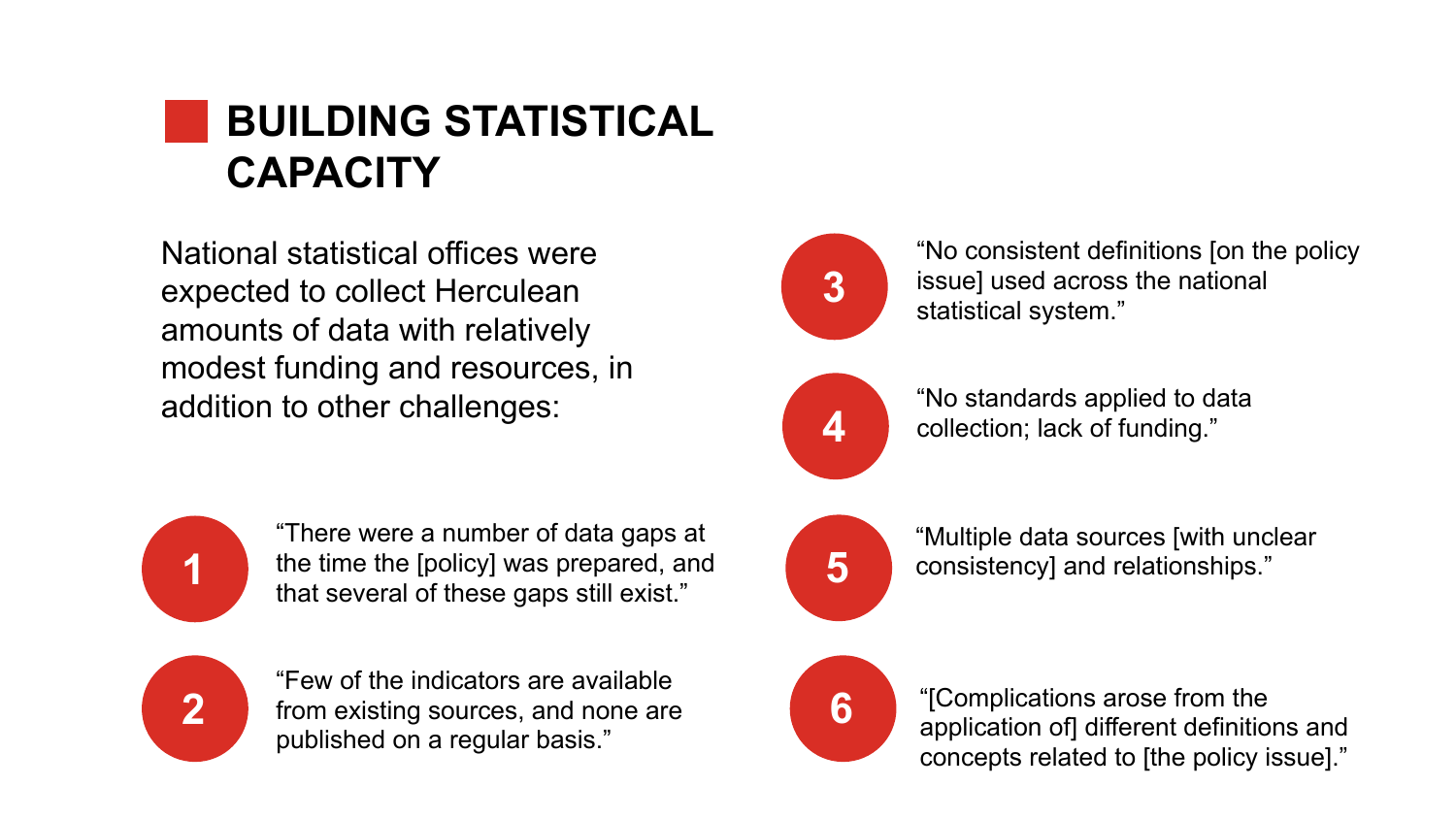#### **KEY BARRIERS TO STATISTICAL CAPACITY**

Need to modernize and upgrade statistical processes, tools, and skills

Need to invest in technologies that promote the integration and re-use of data through better management and analytics

Need to apply common standards, preferably internationallyagreed ones, in the collection, production and dissemination of data